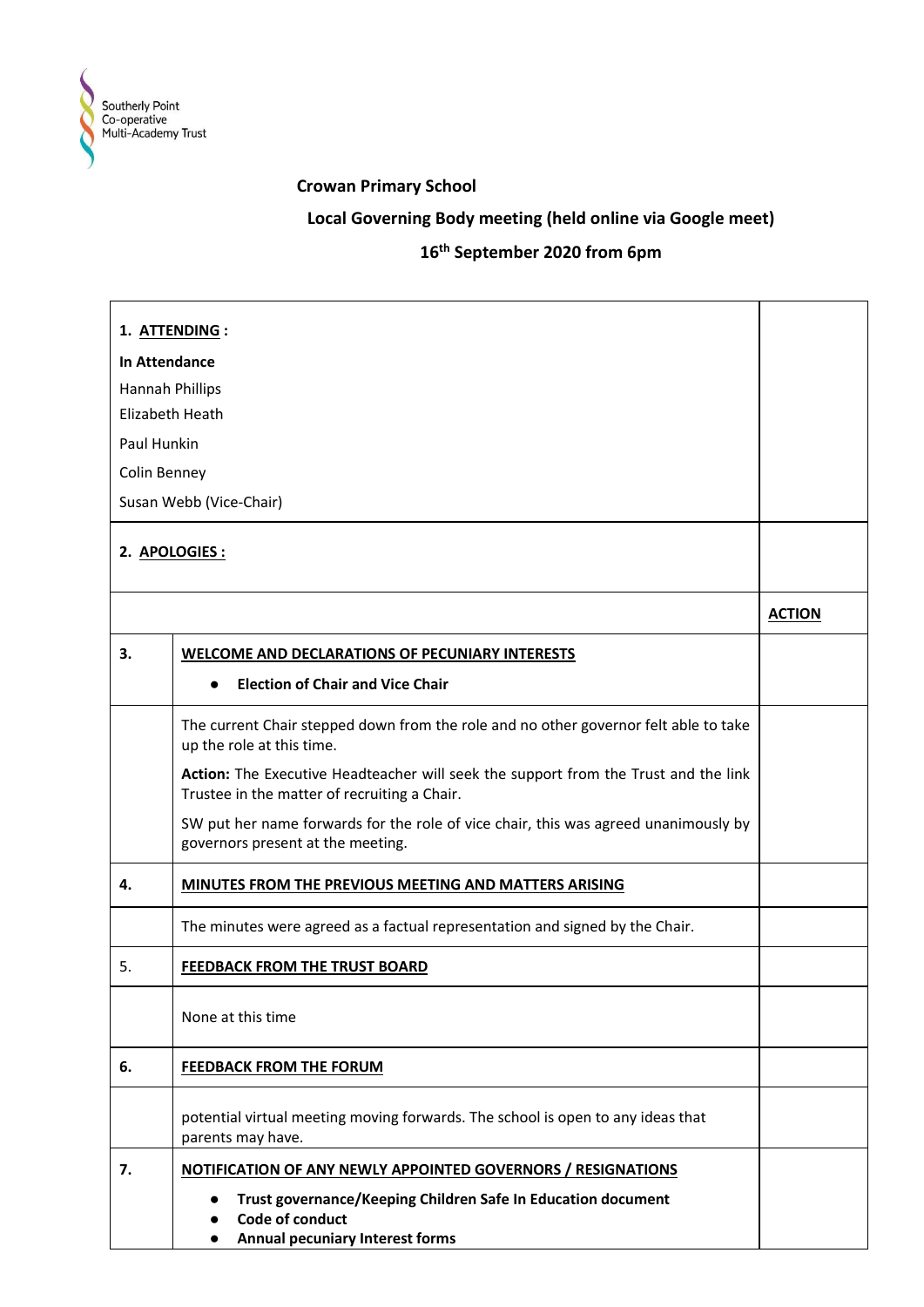|    | <b>Terms of Reference</b><br>$\bullet$<br><b>New governors</b><br><b>Governor monitoring</b><br><b>Governor roles</b>                                                                                                                                                                                                                                                                                                                                                                                                                                     |  |
|----|-----------------------------------------------------------------------------------------------------------------------------------------------------------------------------------------------------------------------------------------------------------------------------------------------------------------------------------------------------------------------------------------------------------------------------------------------------------------------------------------------------------------------------------------------------------|--|
|    | <b>Link Roles</b>                                                                                                                                                                                                                                                                                                                                                                                                                                                                                                                                         |  |
|    | Governor link roles were explained for all governors present and allocated for the<br>2019/20 academic year.                                                                                                                                                                                                                                                                                                                                                                                                                                              |  |
|    | Whistleblowing - SW                                                                                                                                                                                                                                                                                                                                                                                                                                                                                                                                       |  |
|    | SEND-EH                                                                                                                                                                                                                                                                                                                                                                                                                                                                                                                                                   |  |
|    | Vulnerable Pupil Governor (VPG) [Pupil Premium Plus -Looked after Children and<br>Previously Looked After, Pupil Premium - Free School Meals (FSM) Free School Meals<br>Ever 6 (FSM6)] -SW                                                                                                                                                                                                                                                                                                                                                                |  |
|    | Health and Safety - SW                                                                                                                                                                                                                                                                                                                                                                                                                                                                                                                                    |  |
|    | EYFS - EH                                                                                                                                                                                                                                                                                                                                                                                                                                                                                                                                                 |  |
|    | PE - EH                                                                                                                                                                                                                                                                                                                                                                                                                                                                                                                                                   |  |
|    | Safeguarding-CB                                                                                                                                                                                                                                                                                                                                                                                                                                                                                                                                           |  |
|    | $Maths - SW$                                                                                                                                                                                                                                                                                                                                                                                                                                                                                                                                              |  |
|    | Literacy $-$ CB                                                                                                                                                                                                                                                                                                                                                                                                                                                                                                                                           |  |
|    | Equality and Diversity - CB                                                                                                                                                                                                                                                                                                                                                                                                                                                                                                                               |  |
|    | When further governors are recruited these roles will be reviewed.                                                                                                                                                                                                                                                                                                                                                                                                                                                                                        |  |
|    | Potential governors will be sought from the school pre-school and parent community.<br>Dojo and the school newsletter will mention governor recruitment. PH will investigate<br>this with the parish council. Praze an beeble village noticeboard (social media) will also<br>be investigated.                                                                                                                                                                                                                                                            |  |
|    | <b>Governor monitoring</b>                                                                                                                                                                                                                                                                                                                                                                                                                                                                                                                                |  |
|    | Governor monitoring can take place in school, there is social distancing space is<br>available for governors to meet with coordinators, all dates should be arranged with<br>the Head teacher and the link teacher in the school.                                                                                                                                                                                                                                                                                                                         |  |
|    | <b>Vacancies</b>                                                                                                                                                                                                                                                                                                                                                                                                                                                                                                                                          |  |
|    | The school is being proactive in trying to recruit to the governor vacancies. Six is the<br>minimum number of governors required on the governing body. Ideally a community<br>governor will be recruited to. When a candidate has been sought a pen portrait will be<br>written and submitted to the trustees, once agreed and they can complete the<br>necessary paper work/DBS and start. The paperwork has been uploaded to the<br>governors googledrive prior to this meeting. Karen Teague is also available to support<br>from the central office. |  |
|    | <b>Keeping Children Safe in Education</b>                                                                                                                                                                                                                                                                                                                                                                                                                                                                                                                 |  |
|    | The document was emailed to all governors prior to the meeting, all governors present<br>agreed that they had read and understood it. Governors were asked to email their<br>declaration after the meeting.                                                                                                                                                                                                                                                                                                                                               |  |
|    | Annual Pecuniary Interest forms/Code of Conduct/Terms of Reference                                                                                                                                                                                                                                                                                                                                                                                                                                                                                        |  |
|    | As the meeting was taking place online via googlemeet all governors were asked to<br>email their pecuniary interests to the clerk. The code of conduct and the Terms of<br>Reference for the Local governing body were re-explained. All governors present<br>confirmed that they had understood the matters discussed.                                                                                                                                                                                                                                   |  |
| 8. | <b>HEADTEACHER'S REPORT</b>                                                                                                                                                                                                                                                                                                                                                                                                                                                                                                                               |  |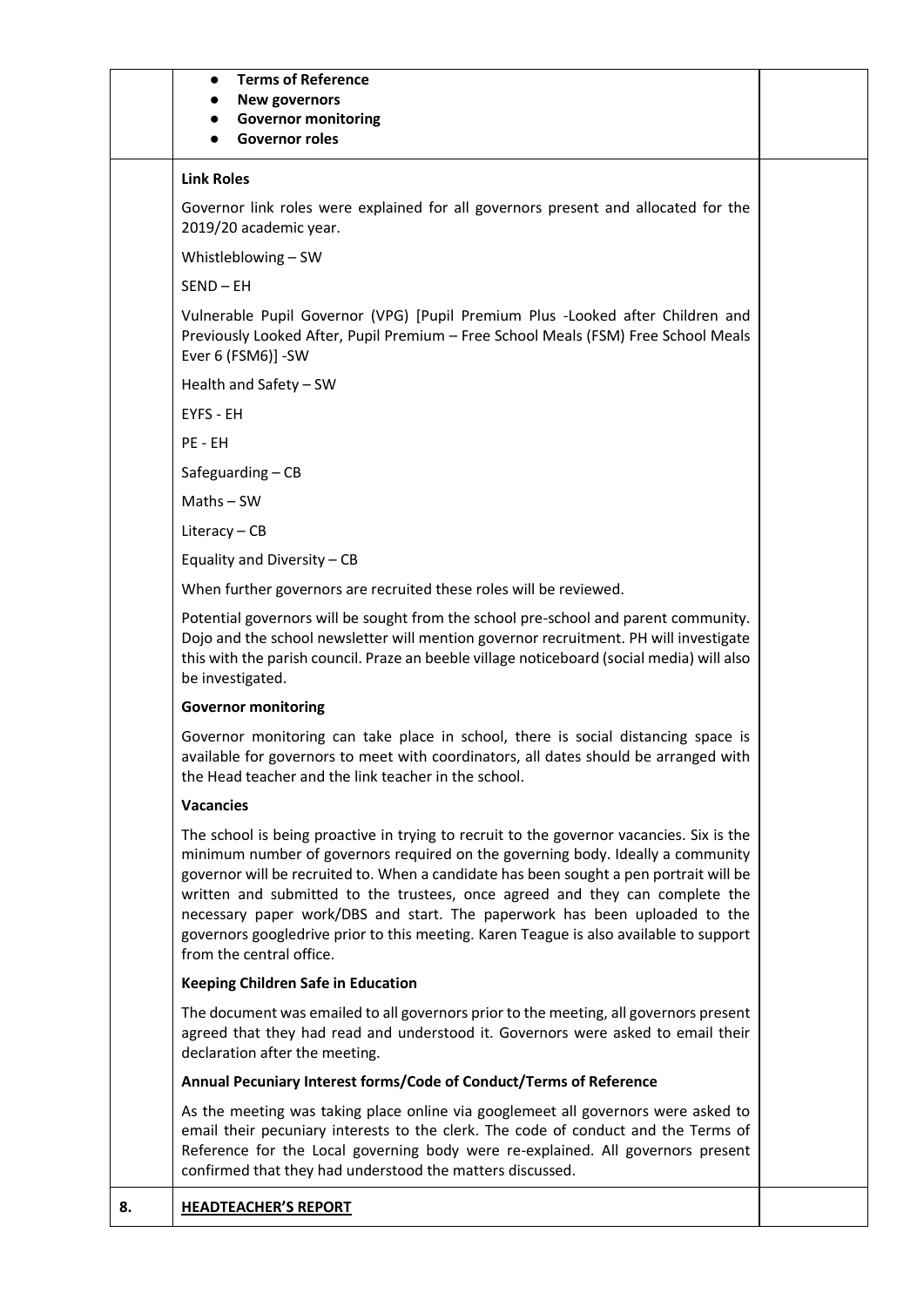|     | At the start of term there is 105 pupils on roll.                                                                                                                                                                                                                                                                                                                                                                                                                                                                                                                                           |  |
|-----|---------------------------------------------------------------------------------------------------------------------------------------------------------------------------------------------------------------------------------------------------------------------------------------------------------------------------------------------------------------------------------------------------------------------------------------------------------------------------------------------------------------------------------------------------------------------------------------------|--|
|     | A number of children have not attended school and have sought Covid testing since<br>the start of term.                                                                                                                                                                                                                                                                                                                                                                                                                                                                                     |  |
|     | A whole staff meeting has taken place, which included training also and covered whole<br>staff risk assessment for reopening the school. The risk assessments will be reviewed<br>regularly, the trustees review all the documents and questions are being asked of the<br>school to check the correct procedure and protocols are being followed. The local<br>authority are also contacting schools to make sure that schools are opening in line with<br>government guidelines. The Trust CEO is visiting all the trust schools to support and<br>answer questions that may have arisen. |  |
|     | Staff are assessing children's learning and addressing the gaps accordingly. Inspections<br>should start after Christmas and this is being considered in discussions with staff.                                                                                                                                                                                                                                                                                                                                                                                                            |  |
|     | No MARU reported, 1 VIST reported.                                                                                                                                                                                                                                                                                                                                                                                                                                                                                                                                                          |  |
|     | Staff have been reminded to report concerns using my concern platform.                                                                                                                                                                                                                                                                                                                                                                                                                                                                                                                      |  |
|     | 10 children FSM, no LAC, 7 service children on roll currently.                                                                                                                                                                                                                                                                                                                                                                                                                                                                                                                              |  |
|     | Sports premium update; new equipment for school hall has been ordered and<br>received, outdoor fixed equipment to be used, wild tribe training for staff to take place,<br>the Helston sports partnership has been purchased this year.                                                                                                                                                                                                                                                                                                                                                     |  |
|     | The school has made the request that the interior lighting replacement be continued<br>as it is making a lot of difference in parts of the school where the work is complete.                                                                                                                                                                                                                                                                                                                                                                                                               |  |
|     | The phone system is completely internet based now, the school is having to put in<br>additional services to cover wifi.                                                                                                                                                                                                                                                                                                                                                                                                                                                                     |  |
|     | Governors have been emailed the latest financial reports. The SLA's have been<br>discussed with governors and they were content with the finances and the competent<br>way they are being managed.                                                                                                                                                                                                                                                                                                                                                                                          |  |
|     | The school is actively considering the schools admission numbers moving forwards as<br>the numbers exiting the schools in year 6 needs to meet the numbers coming in ideally.<br>This year a large cohort is due to leave.                                                                                                                                                                                                                                                                                                                                                                  |  |
| 9.  | SAFEGUARDING GOVERNOR'S REPORT [STRUCTURED QUESTIONS]                                                                                                                                                                                                                                                                                                                                                                                                                                                                                                                                       |  |
|     | A half day safeguarding training course has taken place $-$ a questionnaire will be sent<br>to staff to ask for staff training priorities moving forwards. PH had sent round reading<br>material to all staff to read. All staff have signed to say that they have read and<br>understood it. Claire Atkins the DSL also checked staffs' safeguarding knowledge in a<br>recent staff meeting.                                                                                                                                                                                               |  |
|     | The parental community is behind the school and encouraging, they understand the<br>procedures in place.                                                                                                                                                                                                                                                                                                                                                                                                                                                                                    |  |
|     | Staff are prepared to provide online teaching should it be needed, PH went through<br>possible scenarios and how the school had prepared accordingly. Staff will prepare a<br>week's emergency contingent should they as staff be off ill as well. The White Rose<br>curriculum has been purchased so that this supports the school's curriculum. Daily<br>provision for maths, literacy and topic related work is being prepared. A form of daily<br>interaction from teacher from a teacher or teaching assistant is being.                                                               |  |
|     | Funding for 'catch up' is being monitored, the amounts are still being finalised. PH and<br>CEO will meet to discuss the spend and how to measure the impact and outcomes.                                                                                                                                                                                                                                                                                                                                                                                                                  |  |
|     | Thanks was given to all teaching staff for their hard work over the past term.                                                                                                                                                                                                                                                                                                                                                                                                                                                                                                              |  |
| 10. | <b>HEALTH AND SAFETY UPDATE</b>                                                                                                                                                                                                                                                                                                                                                                                                                                                                                                                                                             |  |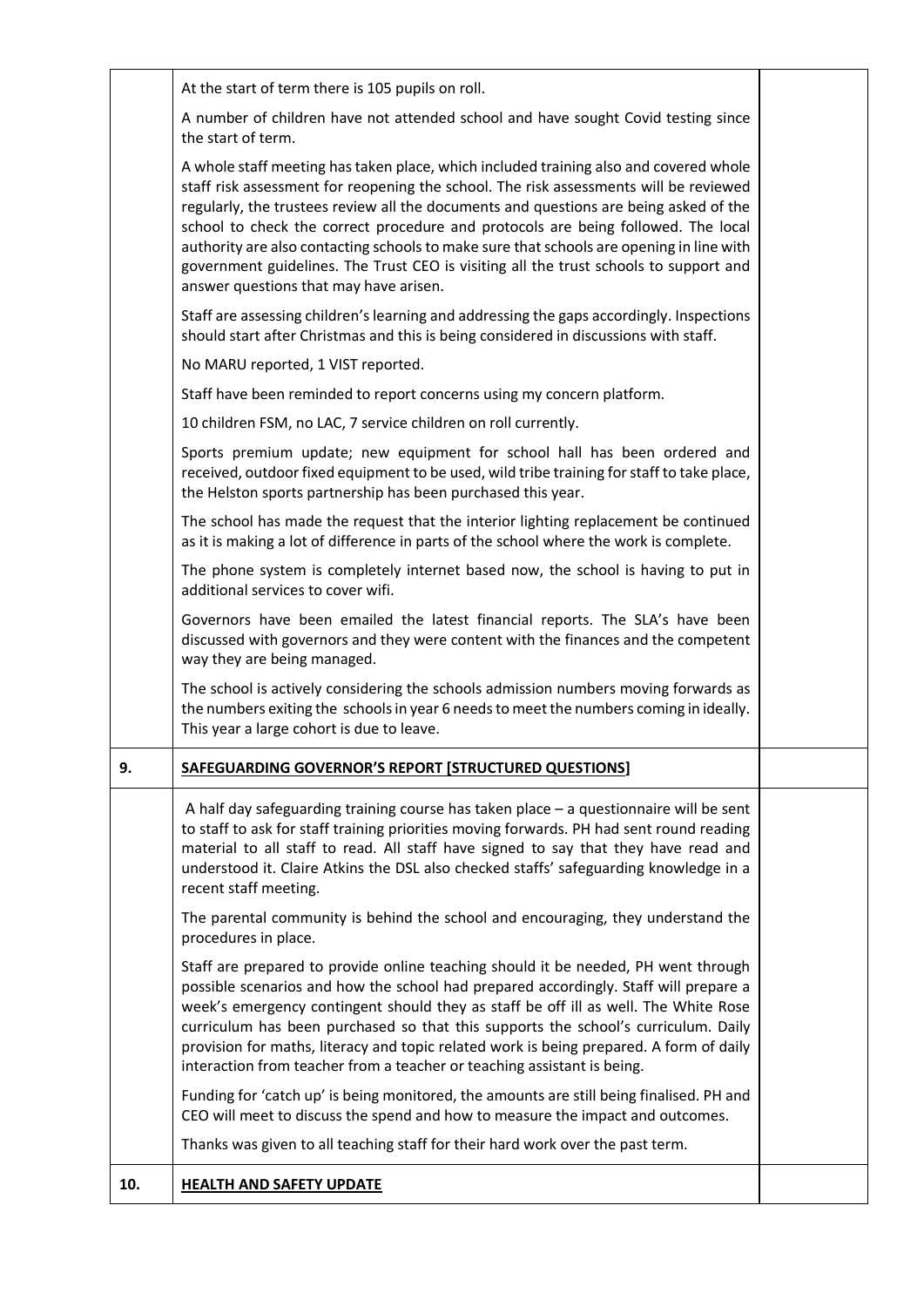|     | Any visitors are complying with the school's risk assessments; any external providers<br>are being included in the risk assessment process. Risk assessments are being sent to<br>Trustees and the CEO and are being checked on a weekly basis.                                                                                                                 |  |
|-----|-----------------------------------------------------------------------------------------------------------------------------------------------------------------------------------------------------------------------------------------------------------------------------------------------------------------------------------------------------------------|--|
|     | There are new protocols to follow for activities to be able to take place in school, for<br>example musical instruments or musical sessions. Musical tuition will take place as and<br>when the school is able to accommodate this along with Covid safe practices. The<br>school will only hire out their premises as and when the school feels it is able to. |  |
|     | The school is considering the visits protocols and when visits may start to take place<br>again.                                                                                                                                                                                                                                                                |  |
| 11. | SELECTED TOPICS FROM STRUCTURED QUESTIONS                                                                                                                                                                                                                                                                                                                       |  |
|     | Outcomes - progress & attainment<br>$\bullet$<br><b>Behaviour, Attendance &amp; Well Being</b><br>$\bullet$<br><b>School Improvement Plan</b><br>$\bullet$                                                                                                                                                                                                      |  |
|     | Strategic plans - 3 year                                                                                                                                                                                                                                                                                                                                        |  |
|     | This has been emailed to governors, they are aware of the school plans for the previous<br>year. Due to the pandemic some aspects of school life are not back to normal and so<br>the 3-year plan will need to be reviewed to reflect the current situation and how to<br>move forwards.                                                                        |  |
|     | Q. Will the sports premium money be carried forward?                                                                                                                                                                                                                                                                                                            |  |
|     | A. Yes the school has been told this will be the case. The school was aiming for the<br>platinum award but this was not possible due to Covid, this is something that the school<br>will be working on, along with a potential virtual school games for southerly point<br>schools which is very exciting.                                                      |  |
|     | <b>School development plans</b>                                                                                                                                                                                                                                                                                                                                 |  |
|     | This will be carried forward from last year and adapted for this year to cover the current<br>situation.                                                                                                                                                                                                                                                        |  |
| 12. | <b>FEEDBACK ON GOVERNOR MONITORING VISITS</b>                                                                                                                                                                                                                                                                                                                   |  |
|     | None at this time.                                                                                                                                                                                                                                                                                                                                              |  |
| 13. | FOCUS ITEMS AND UPDATES [Eg. policies; changes to the curriculum; etc]                                                                                                                                                                                                                                                                                          |  |
|     | None at this time.                                                                                                                                                                                                                                                                                                                                              |  |
| 14. | <b>IMPACT AND EFFECTIVENESS OF LOCAL GOVERNING BODY SINCE LAST MEETING</b>                                                                                                                                                                                                                                                                                      |  |
|     | Governors reviewed the risk assessments to enable the wider school opening to take<br>place.                                                                                                                                                                                                                                                                    |  |
|     | Governors took part in financial scrutiny.                                                                                                                                                                                                                                                                                                                      |  |
| 15. | <b>URGENT MATTERS FOR DISCUSSION</b>                                                                                                                                                                                                                                                                                                                            |  |
|     | None at this time.                                                                                                                                                                                                                                                                                                                                              |  |
| 16. | <b>MATTERS TO BE RAISED WITH THE TRUST BOARD</b>                                                                                                                                                                                                                                                                                                                |  |
|     | Recruitment of a Chair.                                                                                                                                                                                                                                                                                                                                         |  |
| 17. | DATES OF FUTURE MEETINGS                                                                                                                                                                                                                                                                                                                                        |  |
|     | 25 <sup>th</sup> January 2021 at 6pm<br>$\bullet$                                                                                                                                                                                                                                                                                                               |  |